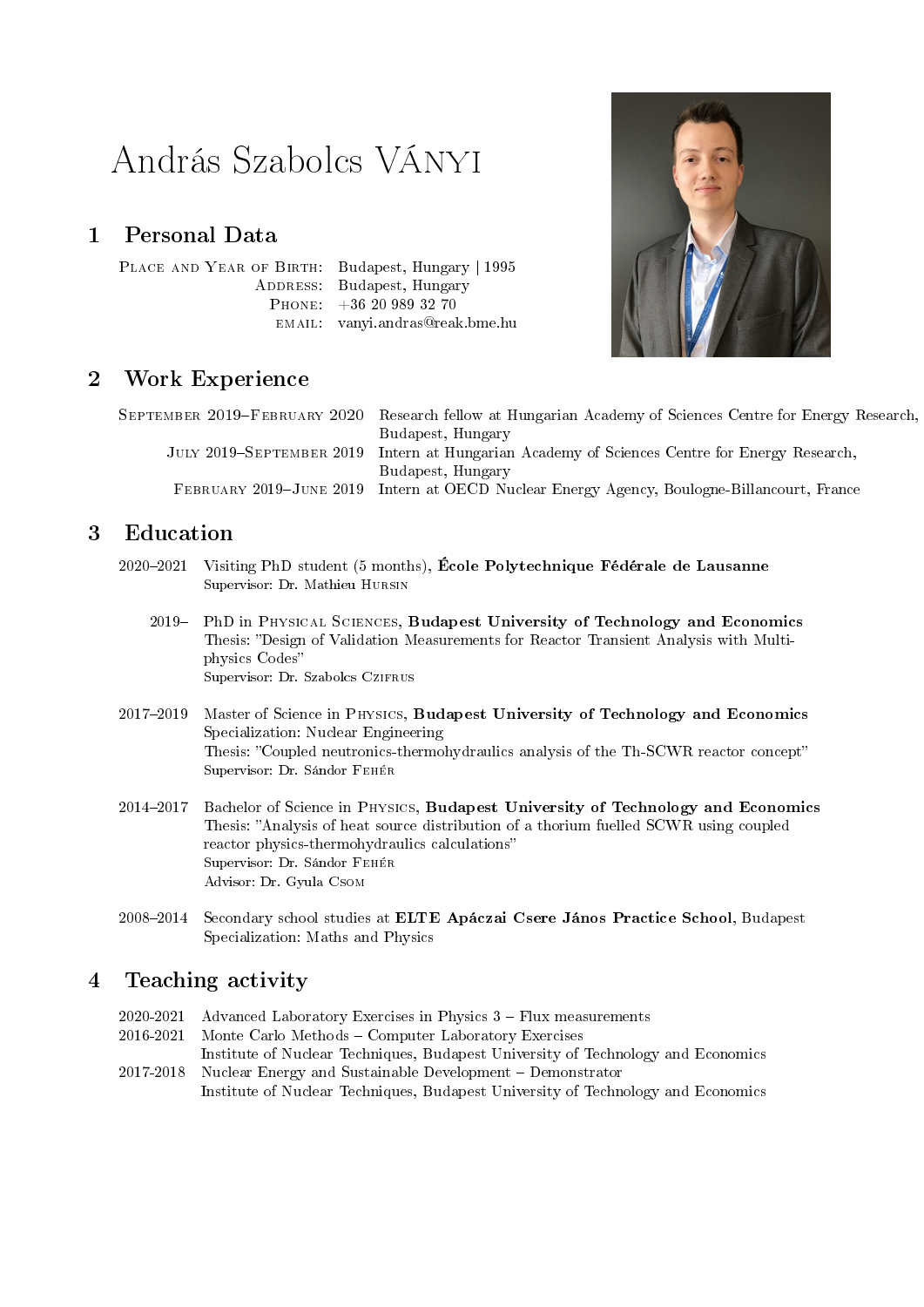#### 5 Languages

HUNGARIAN: Mother tongue ENGLISH: Fluent (type complex C1 language certificate) FRENCH: Speaking and writing on intermediate level

## 6 Computer Skills

Programming Languages: C/C++, Fortran, Python Engineering Codes: ANSYS CFX, APROS, MCNP, PARCS, Serpent, TRACE OTHER PROGRAMS: Maple, MATLAB, Microsoft Office, L<sup>AT</sup>EX

## 7 Competitions

- 2018 BME's Scientific Students' Associations Conference "Numerical thermal-hydraulic analysis of supercritical water flow in a heated channel" Nuclear Techniques Section, 1st Award
- 2017 33rd National Scientific Students' Associations Conference Analysis of heat source distribution of a thorium fuelled SCWR Nuclear Energetics Section, 2nd Award
- 2016 BME's Scientific Students' Associations Conference Analysis of heat source distribution of a thorium fuelled SCWR Nuclear Techniques Section, 2nd Award

#### 8 Journal papers

A.Sz. Ványi, B. Babcsány, Z.I. Böröczki, A. Horváth, M. Hursin, M. Szieberth, Sz. Czifrus: Steady-state neutronic measurements and comprehensive numerical analysis for the BME training reactor Annals of Nuclear Energy, 155 (2021)

#### 9 Conference papers

2019 I. Hill, J-.F. Martin, D. Costa, A. Ványi, S. Cornet, T. Ivanova: OECD/NEA Nuclear Science Fuel Activities Spanning Scales and Technologies Top Fuel 2019 (Seattle, USA)

A. Ványi, S. Fehér, A. Kiss and Gy. Csom: Coupled thermohydraulics-neutronics study of a thorium fueled SCWR concept 9th International Symposium on Super-Critical Water-cooled Reactors (Vancouver, Canada)

A. Kiss, B. Hegyesi, A. Ványi and Gy. Csom:

About the thermal hydraulic analysis part of a coupled study on a thorium fueled SCWR concept 9th International Symposium on Super-Critical Water-cooled Reactors (Vancouver, Canada)